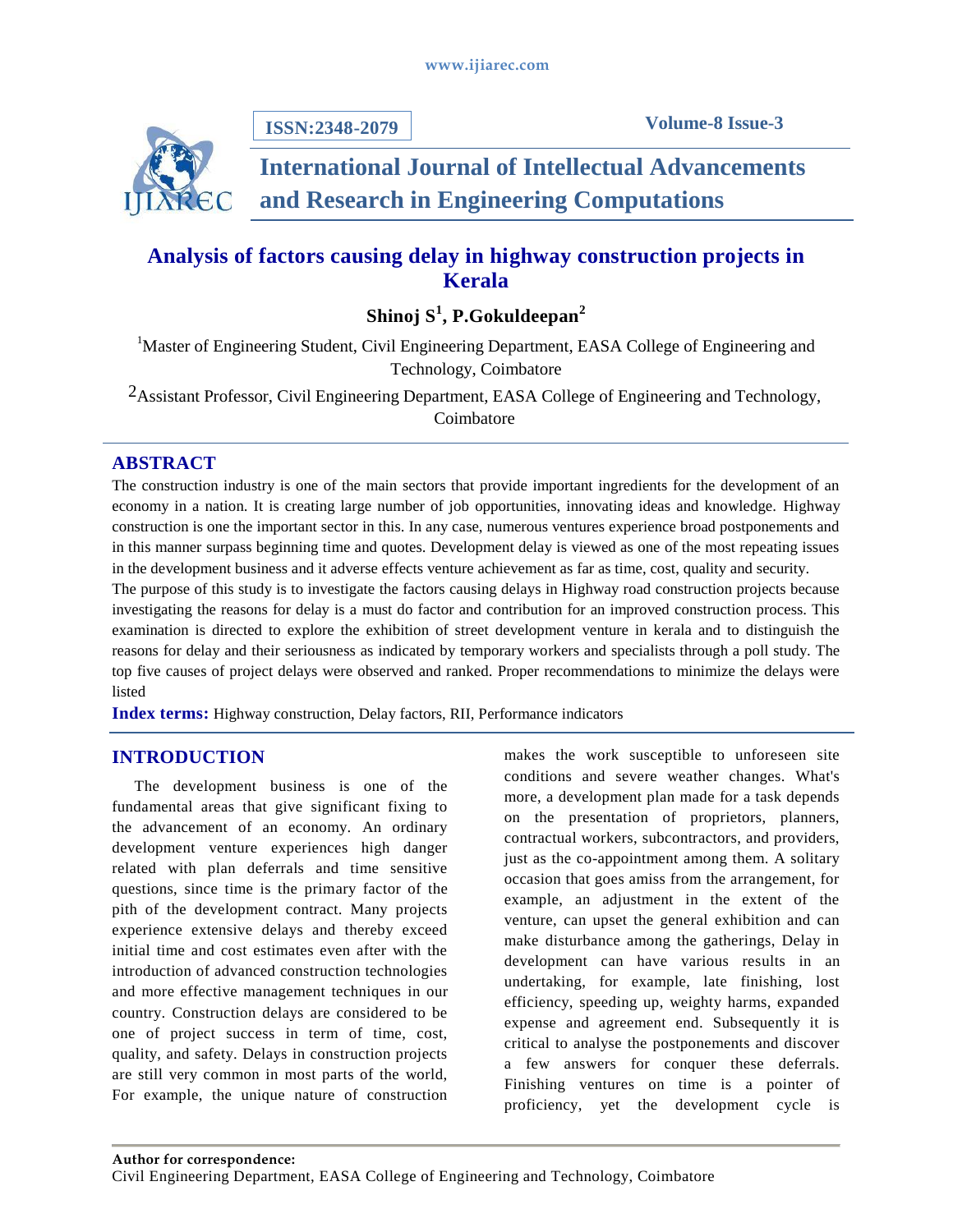dependent upon numerous factors and unusual variables, which result from numerous sources. These sources incorporate the exhibition of gatherings, assets accessibility, ecological conditions, contribution of different gatherings, and authoritative relations. In any case, it is once in a while happen that a task is finished inside the predefined time.

#### **AIMS AND OBJECTIVES**

The main aim of the project is to analyse the number of factors disturbing the project schedule and suitable measures that can be occupied to reduce the tendency of delay. The main objective behind this is to identify the actual delays in road construction projects, by conducting field survey in the construction project

- To identify the major cause of delays in construction project
- To identify the effect of delays in construction project
- To rank the top 5 causative factor by RII method of statistical data evaluation
- To recommend strategies for minimizing delay in the project based on the findings of the study

#### **DELAYS**

In development, deferral could be characterized as the time invade either past consummation date determined in an agreement, or past the date that the gatherings settled upon for conveyance of an undertaking. Deferral in government development ventures, particularly the street segment, has significantly affected monetary exercises in the nation [1-5]. Above all, postponements can be found in these four significant classifications as clarified by Theodore.

- Critical or noncritical
- Excusable or non-excusable
- Compensable or non-compensable
- Concurrent or non-concurrent

#### **METHODOLODY**

The methodology selected for this research paper is questionnaire survey .The form is made contains 26 factors which cause the delay in schedule of project on the basis of detailed literature survey. After this, generated the survey form. For this purpose, took a definite number of persons which are related to construction industry for collecting essential data record. Total 30 questionnaires have collected after meeting professionals (i.e.) Project manager, Owner's, Project engineers and Site Engineers) [6-8]. In these forms, they tick for ranking the factors 1 to 6

Data was evaluated by using formula of Relative Importance Index (RII) method as given below:

 $R.I.I. = 5(p5) + 4(p4) + 3(p3) + 2(p2) + 1(p1)$  $5(p1 + p2 + p3 + p4 + p5)$ 

Here,

 $p1$  = total persons who ticked for no delay for each factor

 $p2$  = total persons who ticked for little delay for each factor

 $p3$  = total persons who ticked for moderate delay for each factor

p4 = total persons who ticked for large delay for each factor

p5 = total persons who ticked for very large delay for each factor

\*RII values always lies between 0 to 1.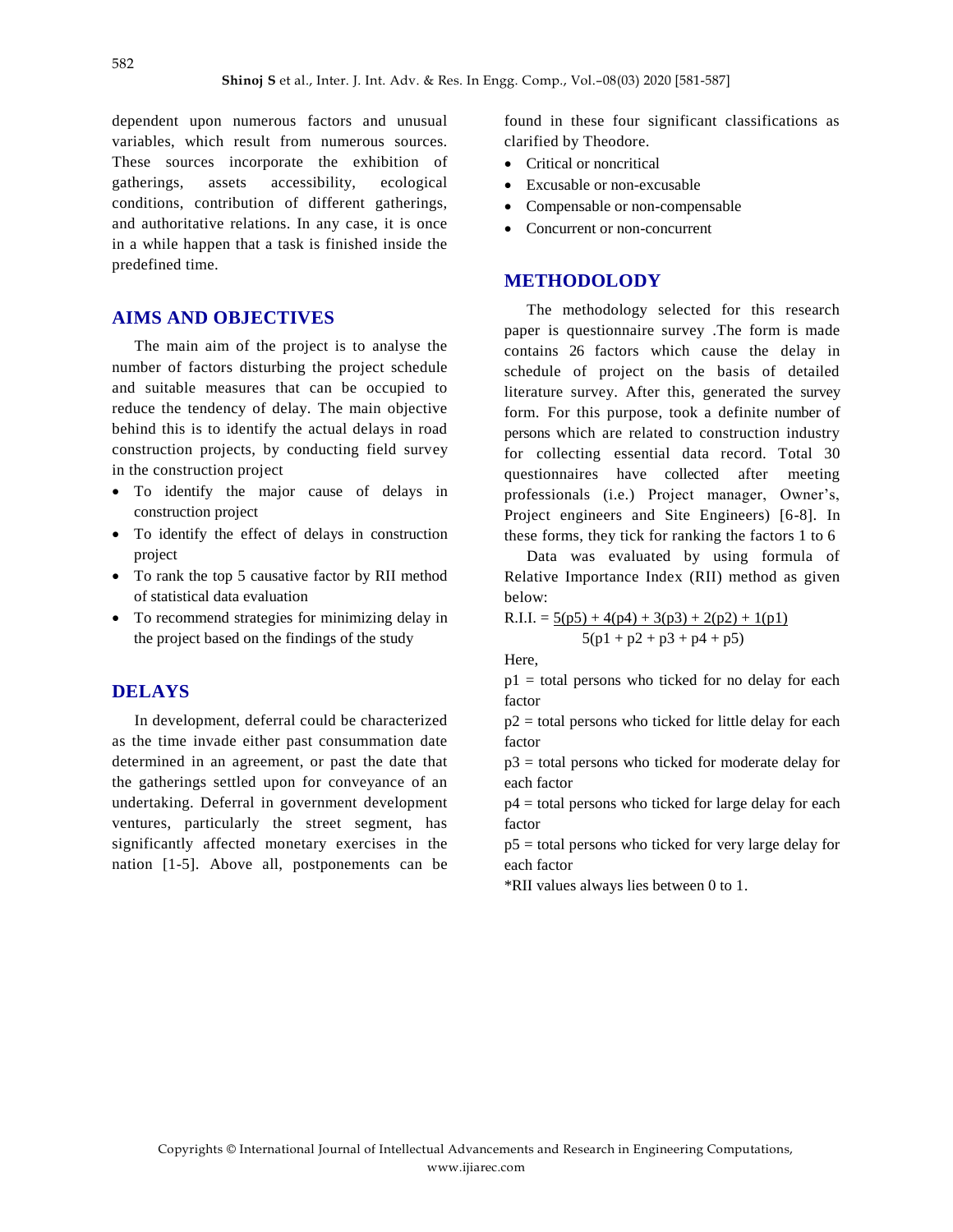|                         | • LITERATURE COLLECTION                                                             |
|-------------------------|-------------------------------------------------------------------------------------|
| $\overline{2}$          | · PILOT STUDY                                                                       |
| $\overline{\mathbf{3}}$ | • OBTAIN THE COMMON DELAY CAUSES FROM VARIOUS SITES                                 |
| $\overline{A}$          | · QUESTIONNAIRE SETUP                                                               |
| $\overline{\mathbf{5}}$ | . QUESTIONNAIRE SURVEY WITH CLIENTS, CONSULTANTS, CONTRACTORS<br><b>AND LABOURS</b> |
| 6                       | · INTERPRETATION OF RESULT                                                          |
|                         | • IDENTIFY THE TOP 5 FACTORS USING RII METHOD                                       |
| 8                       | • RECOMMENDATION AND CONCLUSION                                                     |

Fig1.Chart showing the methodology

## **DATA COLLECTION**

The study was carried out by preparing the questionnaire for survey. The questionnaire contains several factors which cause the delay in

#### **ANALYSIS AND RESULTS**

After collecting the data the relative importance index (R.I.I) was calculated for every single reason to detect greatest and smallest momentous delay factors in on-going national highway project.

construction. A total of 30 questionnaires were distributed and the response received were analysed.

These factors were ranked according to the computed RII values of each factor. On the basis of the rank the top 5 most vital factors affecting the project were presented.

| Table -1. Ordinary Scale Oscu Put Data Measurement |          |              |                   |                |                     |
|----------------------------------------------------|----------|--------------|-------------------|----------------|---------------------|
| <b>Effect of factor for schedule delay</b>         |          |              |                   |                |                     |
| Level of<br>delay                                  | No delay | Little delay | Moderate<br>delay | Large<br>delay | Very large<br>delay |
| Scale                                              |          |              |                   |                |                     |
| <b>Factors</b>                                     | DΙ       | D2           | D3                | p4             | D5                  |

**Table -1: Ordinary Scale Used For Data Measurement**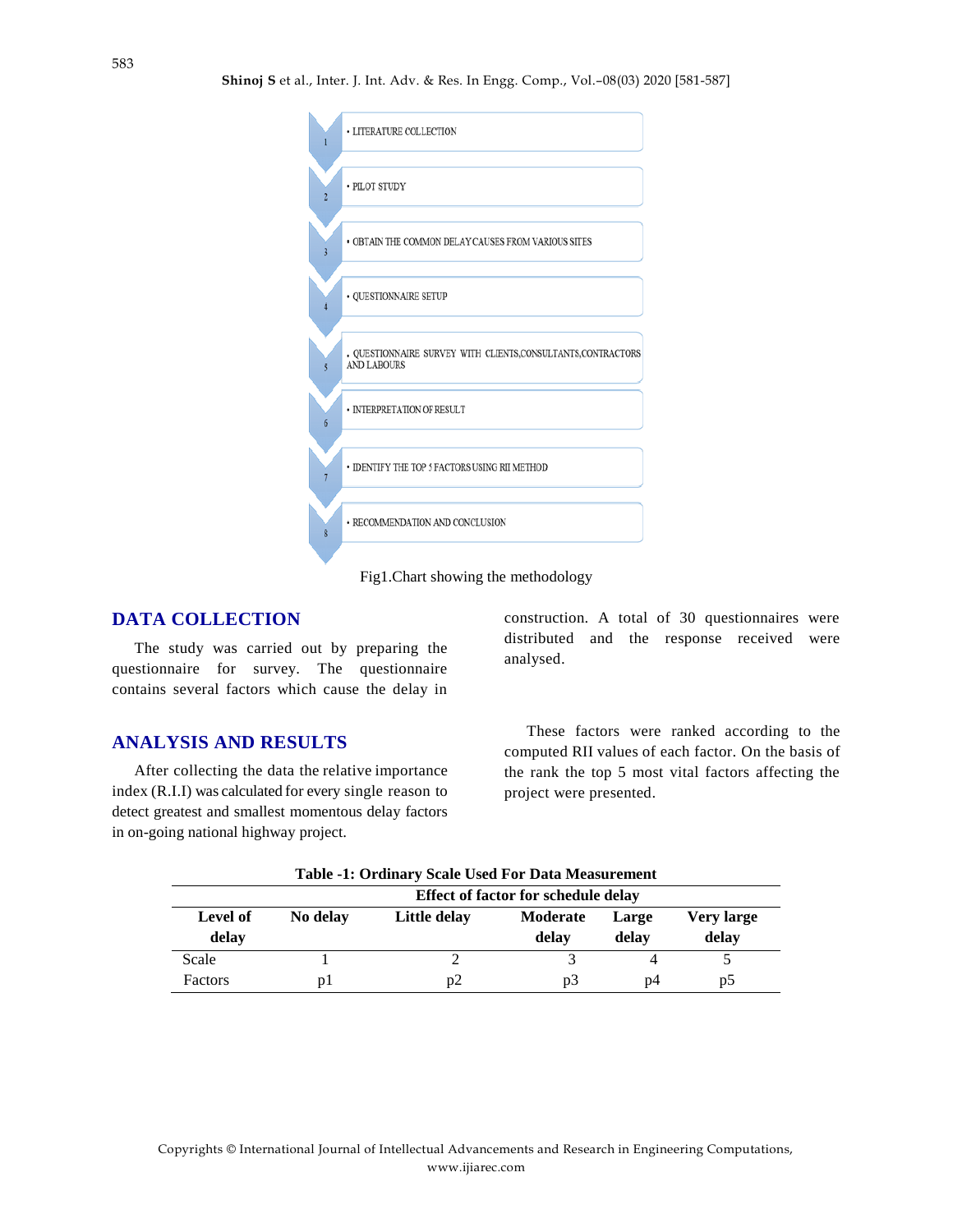| SI <sub>No</sub> | <b>Factors causing delay</b>                                     | RII          | <b>RANK</b>    |
|------------------|------------------------------------------------------------------|--------------|----------------|
|                  |                                                                  | <b>VALUE</b> |                |
| 1                | Design Problems                                                  | 0.790        | $\overline{7}$ |
| $\overline{2}$   | Traffic diversions                                               | 0.797        | 3              |
| 3                | Labour Availability                                              | 0.791        | 6              |
| 4                | Subcontractors                                                   | 0.787        | 10             |
|                  | Problems                                                         |              |                |
| 5                | <b>Contractual Issues</b>                                        | 0.787        | 10             |
| 6                | Politics issue                                                   | 0.789        | 8              |
| 7                | Financial/Economic Problems                                      | 0.791        | 6              |
| 8                | Materials Availability                                           | 0.791        | 6              |
| 9                | Permits/Licenses                                                 | 0.802        | 2              |
| 10               | <b>Weather Conditions</b>                                        | 0.787        | 10             |
| 11               | <b>Equipment Availability</b>                                    | 0.788        | 9              |
| 12               | Drawings                                                         | 0.782        | 14             |
| 13               | <b>Industrial Relations Disputes</b>                             | 0.789        | 8              |
| 14               | Improper planning and scheduling                                 | 0.793        | $\overline{4}$ |
|                  | of project by executives                                         |              |                |
| 15               | <b>Working Environment</b>                                       | 0.788        | 9              |
| 16               | Testing of materials                                             | 0.789        | 8              |
| 17               | Proximity to Required Resources                                  | 0.785        | 11             |
| 18               | Problems<br>Slow<br>Client<br>decision                           | 0.790        | 7              |
|                  | making and bureaucracy in Client                                 |              |                |
|                  | organization                                                     |              |                |
| 19               | <b>Underground Services</b>                                      | 0.784        | 12             |
| 20               | Variations                                                       | 0.787        | 10             |
| 21               | Accidents                                                        | 0.783        | 13             |
| 22               | Transportation of material                                       | 0.787        | 10             |
| 23               | Site Layout                                                      | 0.784        | 12             |
| 24               | <b>Natural Hazards</b>                                           | 0.783        | 13             |
| 25               | Supervision<br>$\sqrt{2}$<br>Management<br>Staff<br>Availability | 0.788        | 9              |
| 26               | Land acquisition issues                                          | 0.813        | $\mathbf{1}$   |

**Table 3: Top 5 most significant factors affecting the schedule**

|   | SI No. Top 5 most significant factors affecting | Group of   | R.I.I | Rank           |
|---|-------------------------------------------------|------------|-------|----------------|
|   | schedule                                        | factor     | ٠     |                |
|   | Land acquisition problem                        | Project    | 0.813 |                |
|   |                                                 | related    |       |                |
|   | Difficulties in obtaining work permits          | Project    | 0.802 | $\mathcal{D}$  |
|   |                                                 | related    |       |                |
|   |                                                 | External   | 0.797 | 3              |
|   | Traffic diversions                              | related    |       |                |
| 4 | Improper planning and scheduling of project by  | Contractor | 0.793 | $\overline{4}$ |
|   | executives                                      | related    |       |                |

Copyrights © International Journal of Intellectual Advancements and Research in Engineering Computations, www.ijiarec.com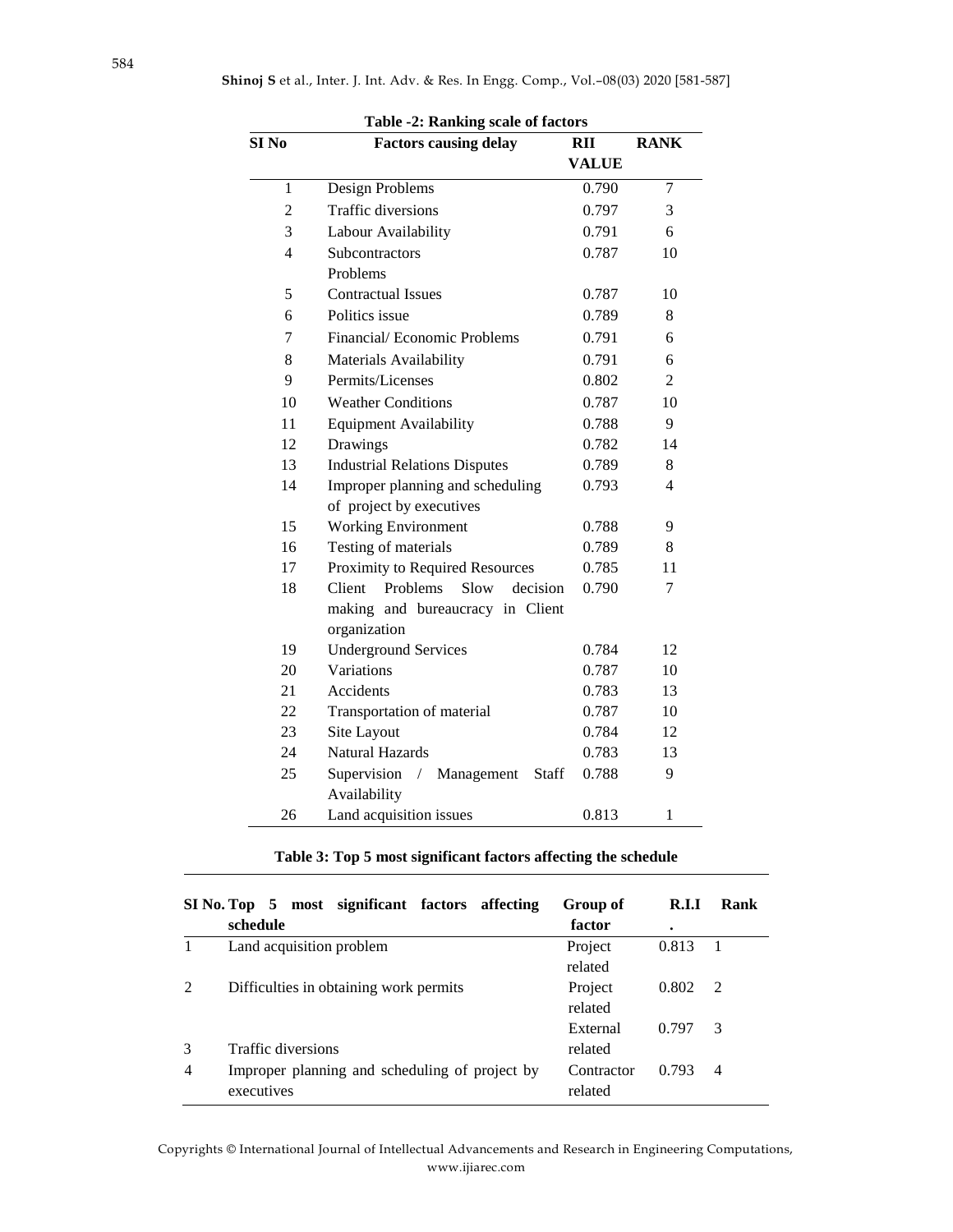|   |                                           | Contractor                        | $0.791 \quad 5$ |    |
|---|-------------------------------------------|-----------------------------------|-----------------|----|
|   | Delay in progress financing by contractor | related                           |                 |    |
| 6 | Shortage of material and manpower         | Material<br>and labour<br>related | 0.791           | -6 |

Graph between top  $6$  most significant factors and their  $\operatorname{RIL}$  value



#### **DISCUSSION**

After calculating highest RII value of 0.813 Land acquisition problem is ranked as no. 1 factor which affect the construction. One reason is that the extent of land to be acquired is not possible to be identified because of the outdate land records and poor quality of designs. Sometimes additional land requirements become necessary to take care of the designed right of way.

According to the new Act of the Central Government, land acquisition can be done only after social impact assessment and now all acquisition in the State is according to the new Act, says an official of the Revenue Department However, some of the land owners say that the opposition comes because of two or three factors. The compensation paid is not adequate; there is no transparency in the acquisition process; and there is no viable alternative for the land owner when fertile agricultural lands are taken over. It is most important thing needed high attention when

the project is going to schedule .For this contractors are require give proper attention on the time of project planning and scheduling stage.

Difficulties in obtaining work permits ranked as factor no. 2 after getting RII value 0.802, without the proper permit, there are multiple issues that the contractor may experience through malfunctions and issues that appear through inferior work or a lack of understanding about certain items.it create chances of schedule delay in project. It is important to pay attention to obtain all relevant documents required by the responsible individual

Traffic diversions ranked as factor no 3 on the basis of RII value 0.797 to ensure safety of all, there is a need to adopt an efficient and effective plan for management of traffic in work zones. It is equally important to ensure the safety of workers in Work Zones, who perform the varied tasks within the work space.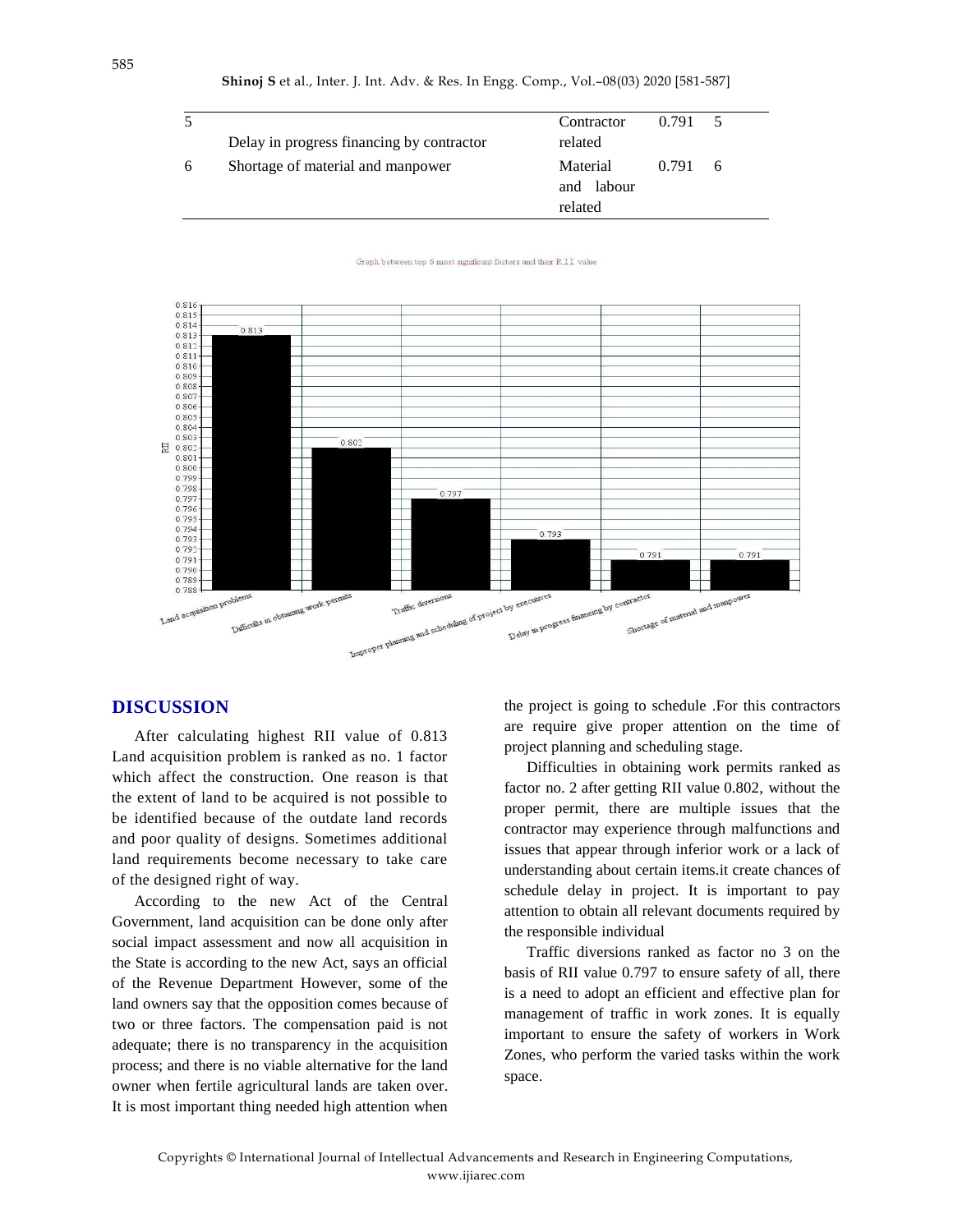Improper planning and scheduling of project by executives ranking as factor no 4 on the basis of RII value 0.793.

One of the most common delay factors that were mentioned is "Improper planning and scheduling of project by executives improper planning and scheduling are frequently responsible of transforming productive ventures into loosing projects. The advantages of pre-project planning incorporate expanded benefit, higher quality and decreased hazard. so The capable individual should deal with the accompanying said measures, for example, applying aptitudes, procedures, instruments, information to extend undertakings and furthermore a few strategies and cycle including cost the board, time the executives, hazard the executives, quality administration and different cycles that are required so as to control and screen cost, time, extension and nature of tasks. Information and experience is one of the key variables in development since absence of experience of can cause plan delay in ventures.

### **CONCLUSION AND RECOMMENDATIONS**

In this paper, the causes of delay in road construction projects are researched. A questionnaire and personal interviews through project engineer have formed the basis of this paper. The study reveals that the 5 top factors affecting road construction delays are:

- Land acquisition problem
- Difficulties in obtaining work permits
- Traffic diversions
- Improper planning and scheduling of project by executives
- Delay in progress financing by contractor
- Shortage of material and manpower.

The advantage of this examination will teach venture engineer the significant of encompassing these defer components to give the fulfilment of Highways development venture on schedule. Anyway this examination that has a populace requirement then later on work could be concentrate in more extensive degree.

This examination was distinguished classes of top five most basic factors in Kerala parkway development ventures. An absolute eighty 30 development experts from Highway development industry were partaken and imparted their master insight as their reaction by finishing the poll review. The undertaking members ought to be acquainted with these noteworthy reasons for delays in asset related and plan to keep away from or if nothing else to relieve their effect on venture achievement. A few suggestions are as per the following:

Delays in development tasks can be diminished through the joint endeavours of members in the development business i.e. Clients, designers, contractors, suppliers, finance sources, educational institutions, manufactures, and the legislature ought to collaborate to give the framework important to proficient administration

All gatherings engaged with venture concurred that deferral happens generally during the development stage. In this way, in settling those issues, proposal to expand development efficiency, trailed by improving the mastery and aptitude of HR, and directed site gatherings all the more habitually.

A key perspective on taking care of postpone issues ought to be considered as a significance of the board viewpoints, the impacts of information and data stream between the association levels, and significance of top administration commitment in tackling the issue.

#### **REFERENCES**

- [1]. Abd Majid, M. Z., and McCaffer, R. "Factors of non-excusable delays that influence contractors' performance." J. Manage. Eng., 14(3), 1998, 42–49.
- [2]. Ahmed, S., Azhar, S., Kappagantula, P., and Gollapudi, D., "Delays in construction: A brief study of the Florida construction industry." Proc., 39th Annual Conf. of the Associated Schools of Construction, Clemson Univ., Clemson, SC., 2003.
- [3]. Aibinu, A. A., and Jagboro, G. O., "The effects of construction delays on project delivery in Nigerian